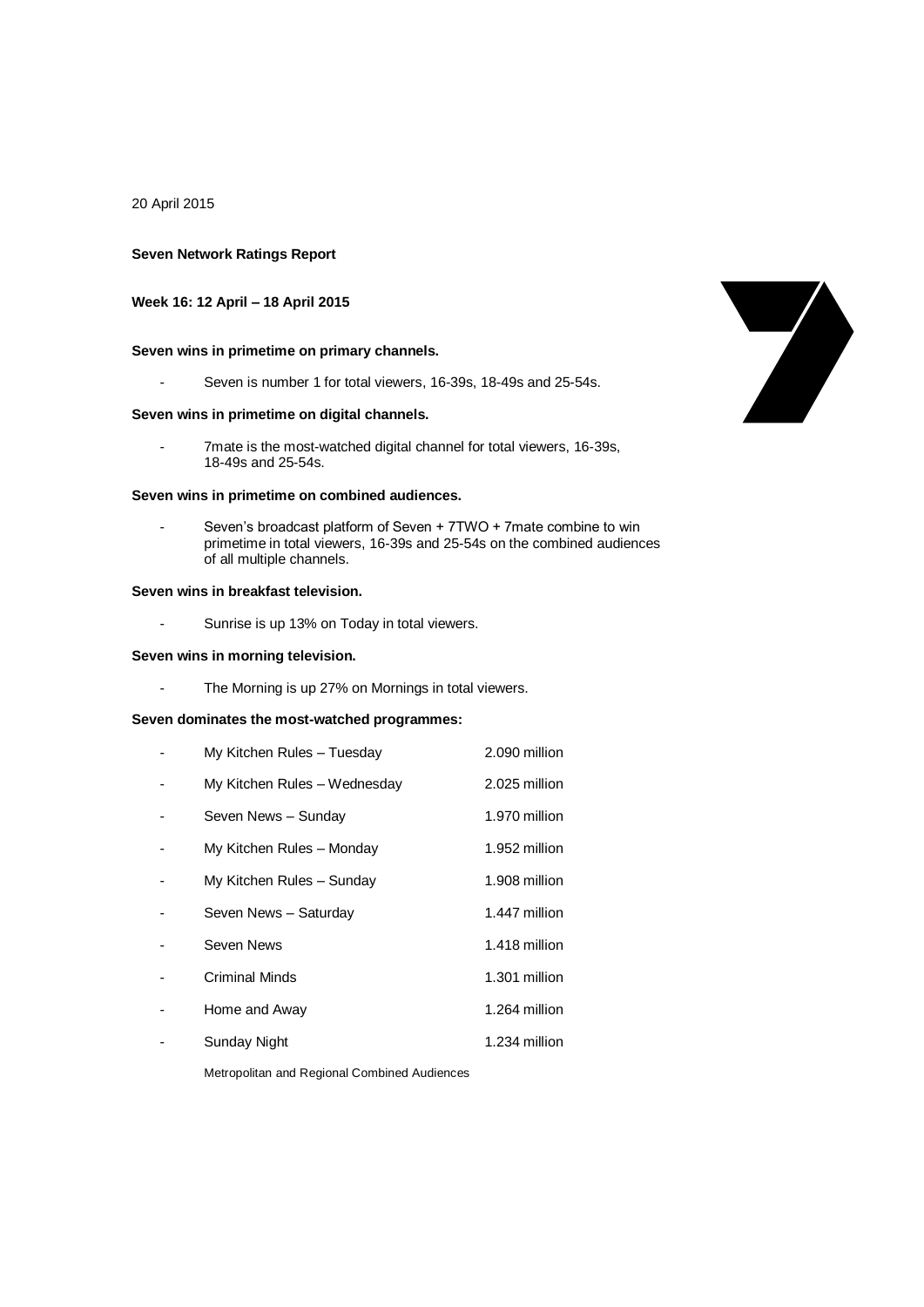#### **Seven deliver across the week.**

- My Kitchen Rules peaks at 1.549 million and wins on Sunday.
- Sunday Night ranks in Sunday's top ten most-watched programmes for total viewers, 16-39s, 18-49s and 25-54s.
- My Kitchen Rules peaks at 1.605 million and is Monday's number one most-watched programme for total viewers, 16-39s, 18-49s and 25-54s.
- My Kitchen Rules peaks at 1.739 million and is Tuesday's number one most-watched programme for total viewers, 16-39s, 18-49s and 25-54s.
- Ramsay's Costa Del Nightmares wins in 16-39s and 18-49s.
- My Kitchen Rules peaks at 1.761 million and is Wednesday's number one most-watched programme for total viewers, 16-39s, 18-49s and 25-54s.
- Criminal Minds wins in total viewers, 16-39s, 18-49s and 25-54s.
- Australia: The Story Of Us and Downton Abbey win their timeslots.
- AFL on Seven: Friday Night Football dominates in total viewers, 16-39s, 18-49s and 25-54s across its primetime broadcast markets on Seven.
- AFL on Seven: Saturday Night Football dominates in total viewers, 16-39s, 18-49s and 25-54s across its primetime broadcasts on Seven.
- Saturday Night At The Movies: The Incredible Hulk dominates in 16-39s, 18-49s and 25-54s/

#### **Primetime audience demographics for primary channels**

| 6:00pm-midnight Week 16, 2015 |       |       |       |            |            |  |
|-------------------------------|-------|-------|-------|------------|------------|--|
| <b>Audience shares</b>        | Seven | Nine  | Ten   | <b>ABC</b> | <b>SBS</b> |  |
| All People                    | 22.6% | 19.9% | 11.1% | 13.0%      | 5.0%       |  |
| $16 - 39s$                    | 23.3% | 21.9% | 13.5% | 5.1%       | 3.2%       |  |
| 18-49s                        | 23.3% | 22.3% | 13.8% | 6.2%       | 3.7%       |  |
| $25 - 54s$                    | 23.2% | 22.6% | 13.5% | 7.2%       | 4.0%       |  |

#### **Primetime audience demographics for digital channels**

| 6:00pm-midnight Week 16, 2015 |       |        |         |            |  |
|-------------------------------|-------|--------|---------|------------|--|
| <b>Audience shares</b>        | Total | 16-39s | 18-49s  | $25 - 54s$ |  |
| 7TWO                          | 4.5%  | 1.2%   | 1.4%    | 1.7%       |  |
| 7 <sub>mate</sub>             | 4.6%  | 7.1%   | $6.7\%$ | 6.4%       |  |
| GO!                           | 4.4%  | 6.3%   | 5.5%    | 5.0%       |  |
| Gem                           | 3.3%  | 2.7%   | 2.5%    | 2.6%       |  |
| One:                          | 2.7%  | 3.3%   | 3.4%    | 3.4%       |  |
| Eleven                        | 3.1%  | 5.5%   | 4.9%    | 4.4%       |  |
| ABC <sub>2</sub> :            | 2.7%  | 3.6%   | 3.0%    | 2.8%       |  |
| ABC <sub>3</sub>              | 0.6%  | 0.5%   | 0.4%    | 0.4%       |  |
| ABC News 24                   | 1.1%  | 0.8%   | 0.9%    | 0.9%       |  |
| SBS <sub>2</sub>              | 1.3%  | 1.9%   | 1.9%    | 1.7%       |  |
| <b>NITV</b>                   | 0.1%  | 0.1%   | 0.1%    | 0.1%       |  |
|                               |       |        |         |            |  |

#### **Primetime audience demographics for combined audiences of all channels**.

| 6:00pm-midnight Week 16, 2015 |       |       |       |            |            |  |
|-------------------------------|-------|-------|-------|------------|------------|--|
| <b>Audience shares</b>        | Seven | Nine  | Ten   | <b>ABC</b> | <b>SBS</b> |  |
| All People                    | 31.7% | 27.6% | 16.9% | 17.4%      | 6.4%       |  |
| $16 - 39s$                    | 31.5% | 31.0% | 22.3% | 9.9%       | 5.3%       |  |
| $18 - 49s$                    | 31.4% | 30.3% | 22.1% | 10.6%      | 5.7%       |  |
| 25-54s                        | 31.3% | 30.3% | 21.3% | 11.4%      | 5.8%       |  |

FTA Channels and Total TV

Copyright Oztam Data: Consolidated (Live + As Live + TSV) and Overnight (Live + As Live).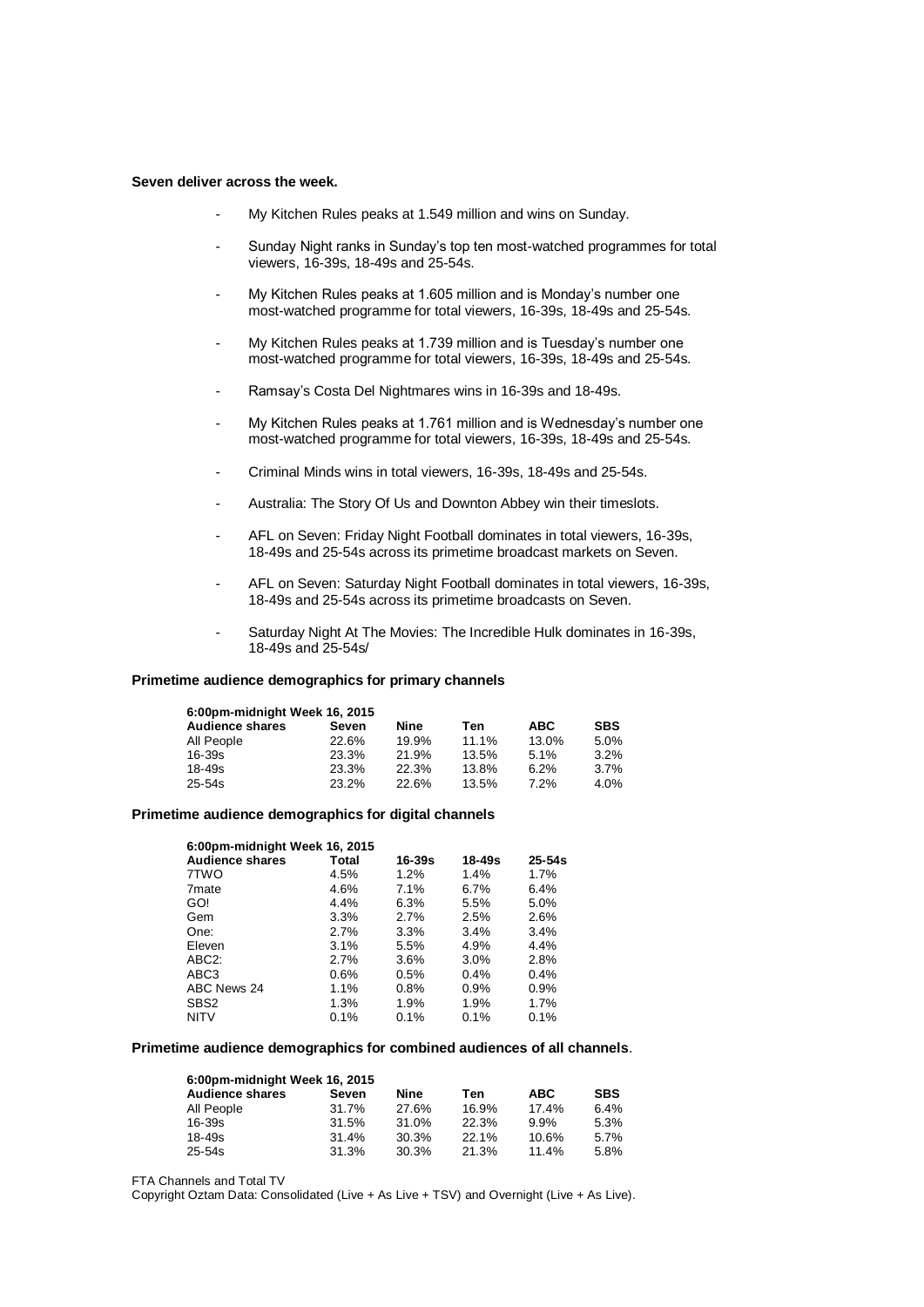## **Primetime Programming Analysis**

# **Sunday**

- Seven wins in news.
- Seven wins in primetime on primary channels.
	- Seven is number 1 for total viewers.
	- Seven leads Nine and is up 153% on Ten in total viewers.
	- Seven is up 49% on Ten in 16-39s. Seven is up 77% on Ten in 18-49s. Seven is up 98% on Ten in 25-54s.
- Seven wins in primetime on digital channels.
	- 7mate is the most-watched digital channel for total viewers, 18-49s and 25-54s.
- Seven wins in primetime on combined audiences.
	- Seven + 7TWO + 7mate is number one for total viewers on the combined audiences of all channels.
- Seven wins in breakfast television. Weekend Sunrise is up 27% on Weekend Today across 7:00-10:00am.
- Seven scores in the most-watched programmes:

| <b>All People</b><br>Seven News<br>My Kitchen Rules<br><b>Sunday Night</b> | #1<br>#2<br>#8  | $25 - 54s$<br>My Kitchen Rules<br>Seven News<br><b>Sunday Night</b> | #3<br>#5<br>#7 |
|----------------------------------------------------------------------------|-----------------|---------------------------------------------------------------------|----------------|
| 16-39s<br>My Kitchen Rules<br>Seven News<br><b>Sunday Night</b>            | #3<br>#7<br>#10 | $18 - 49s$<br>My Kitchen Rules<br>Seven News<br><b>Sunday Night</b> | #4<br>#6<br>#9 |

- **Seven News** (1.319 million). Seven News wins network, up 121,000 viewers on Nine News, a 10% audience advantage.
- **My Kitchen Rules** (1.279 million) peaks at 1.549 million and wins.
- **Sunday Night** (0.785 million) ranks in Sunday's top ten most-watched programmes for total viewers, 16-39s, 18-49s and 25-54s.

# **Monday**

- Seven wins in news.
- Seven wins in primetime on primary channels.
	- Seven is number 1 for total viewers, 16-39s and 18-49s.
	- Seven is up 3% on Nine and up 107% on Ten in total viewers.
	- Seven is up 9% on Nine and up 90% on Ten in 16-39s. Seven is up 3% on Nine and up 65% on Ten in 18-49s. Seven is up 71% on Ten in 25-54s.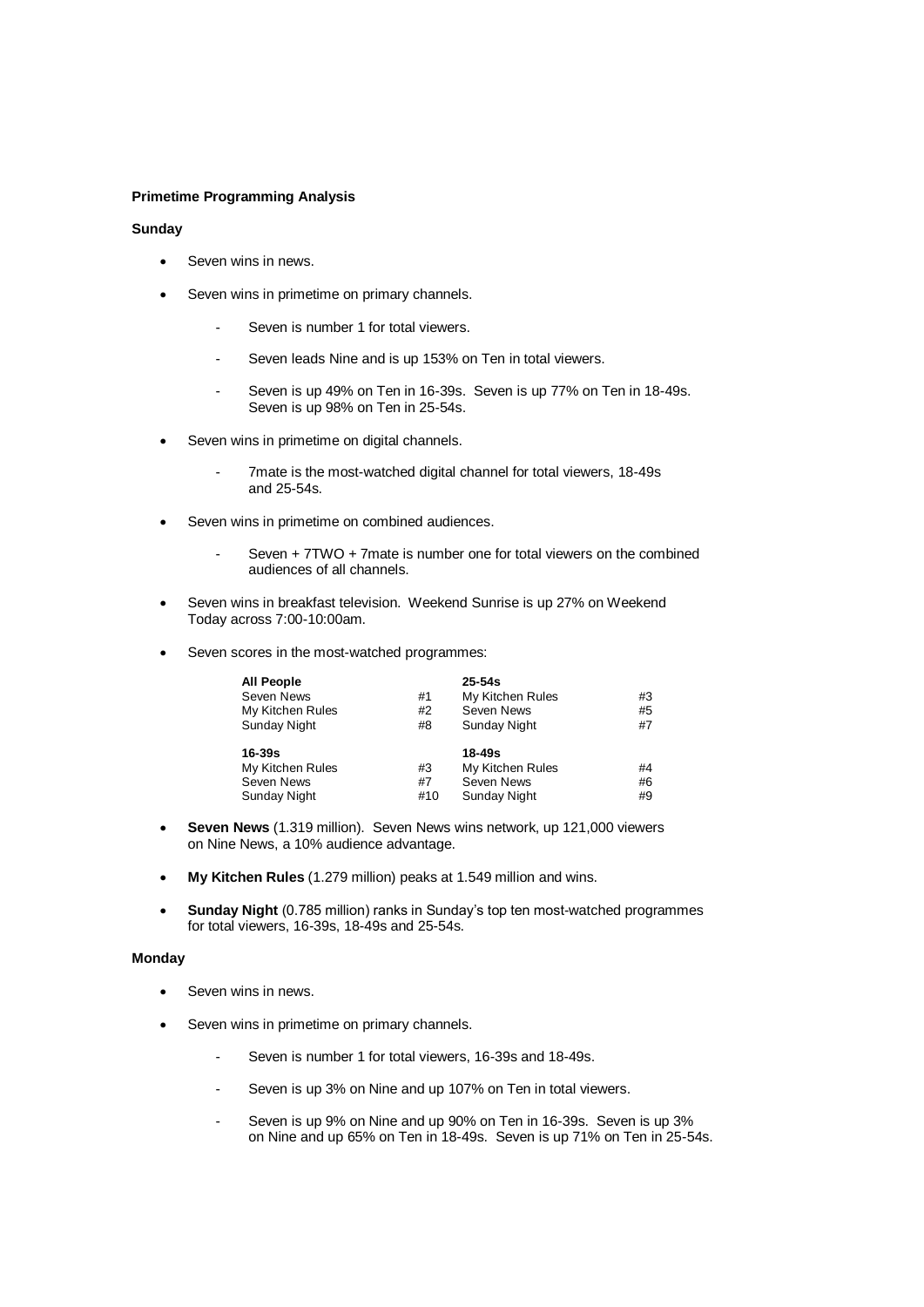- Seven wins in primetime on digital channels.
	- 7TWO is the most-watched digital channel for total viewers.
	- 7mate is the most-watched digital channel for 16-39s, 18-49s and 25-54s.
- Seven wins in primetime on combined audiences.
	- Seven + 7TWO + 7mate is number one for total viewers on the combined audiences of all channels.
	- Seven + 7TWO + 7mate is up 6% on Nine + Go + Gem and up 85% on Ten + One + Eleven in total viewers.
- Seven wins in breakfast television. Sunrise leads Today. The Masters on 7mate dominates across digital channels.
- Seven wins in morning television. The Morning Show is up 27% on Mornings.
- Seven scores in the most-watched programmes:

| <b>All People</b><br>My Kitchen Rules<br>Seven News<br>Seven News - Today Tonight | #1<br>#2<br>#5  | $25 - 54s$<br>My Kitchen Rules<br>Seven News<br>Seven News - Today Tonight | #1<br>#7<br>#9 |
|-----------------------------------------------------------------------------------|-----------------|----------------------------------------------------------------------------|----------------|
| 16-39s<br>My Kitchen Rules<br>Revenge<br>Home and Away                            | #1<br>#9<br>#10 | $18 - 49s$<br>My Kitchen Rules<br>Seven News - Today Tonight               | #1<br>#8       |

 **My Kitchen Rules** (1.325 million) peaks at 1.605 million and is Monday's number one most-watched programme for total viewers, 16-39s, 18-49s and 25-54s – 28 share in total viewers, 34 share in 16-39s, 32 share in 18-49s and 32 share in 25-54s.

## **Tuesday**

- Seven wins in primetime on primary channels.
	- Seven is number 1 for total viewers, 16-39s, 18-49s and 25-54s.
	- Seven is up 17% on Nine and up 73% on Ten in total viewers.
	- Seven is up 17% on Nine and up 100% on Ten in 16-39s. Seven is up 13% on Nine and up 85% on Ten in 18-49s. Seven is up 9% on Nine and up 85% on Ten in 25-54s.
- Seven wins in primetime on digital channels.
	- 7mate is the most-watched digital channel for total viewers, 16-39s, 18-49s and 25-54s.
- Seven wins in primetime on combined audiences.
	- Seven + 7TWO + 7mate is number one for total viewers, 16-39s, 18-49s and 25-54s on the combined audiences of all channels.
	- Seven (Seven + 7TWO + 7mate) is up 18% on Nine (Nine + Go + Gem) and up 69% on Ten (Ten + One + Eleven) in total viewers.
	- Seven is up 18% on Nine and up 72% on Ten in 16-39s. Seven is up 19% on Nine and up 62% on Ten in 18-49s. Seven is up 16% on Nine and up 63% on Ten in 25-54s.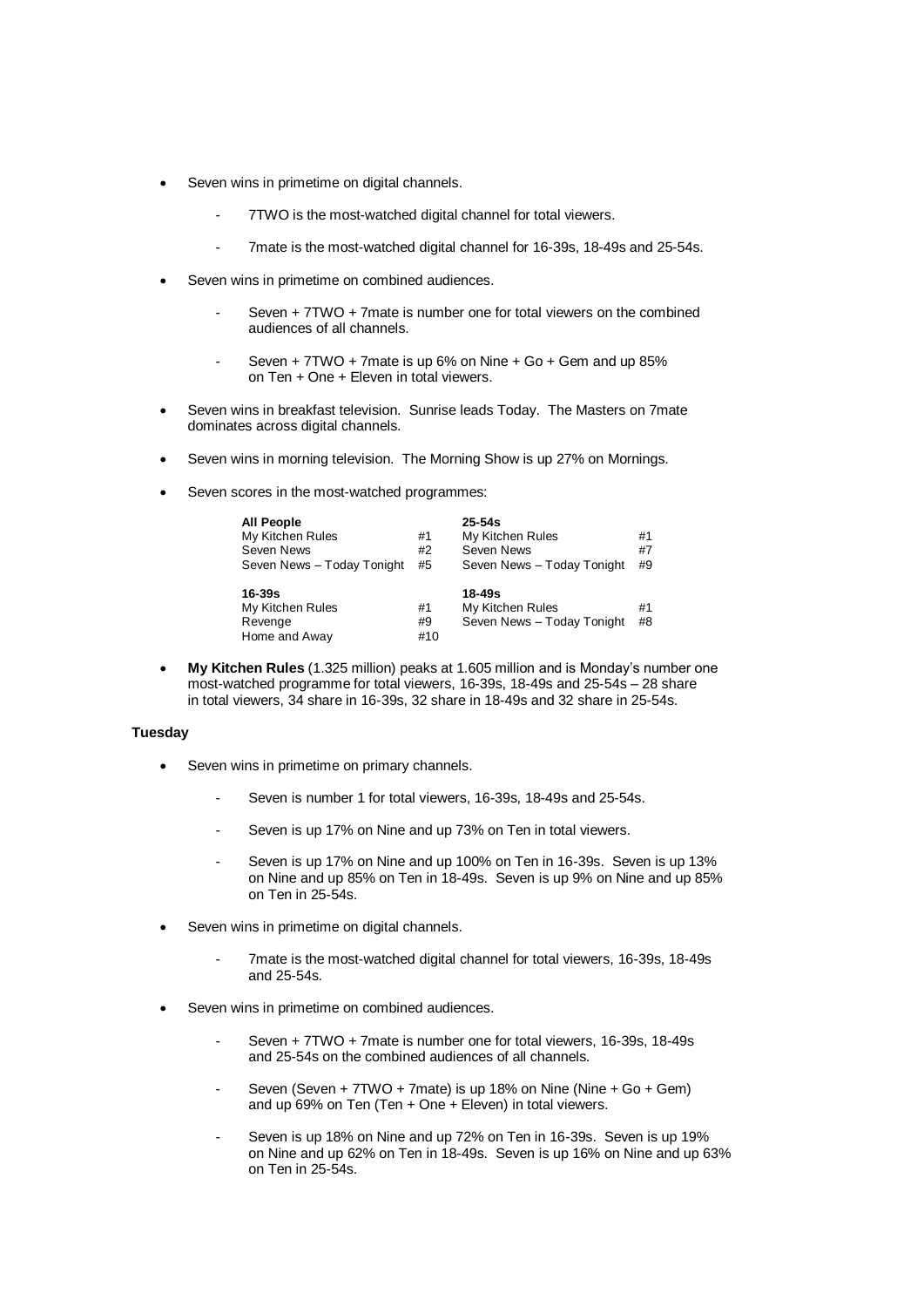- Seven wins in breakfast television. Sunrise is up 19% on Today.
- Seven wins in morning television. The Morning Show is up 32% on Mornings.
- Seven scores in the most-watched programmes:

| <b>All People</b><br>My Kitchen Rules<br>Seven News<br>Seven News - Today Tonight<br>Home and Away | #1<br>#3<br>#6<br>#10 | $25 - 54s$<br>My Kitchen Rules<br>Ramsay's Costa Del Nightmares<br>Home and Away<br>Seven News - Today Tonight | #1<br>#5<br>#7<br>#10 |
|----------------------------------------------------------------------------------------------------|-----------------------|----------------------------------------------------------------------------------------------------------------|-----------------------|
| 16-39s<br>My Kitchen Rules<br>Ramsay's Costa Del Nightmares<br>Home and Away                       | #1<br>#4<br>#6        | 18-49s<br>My Kitchen Rules<br>Ramsay's Costa Del Nightmares<br>Home and Away                                   | #1<br>#4<br>#7        |

- **My Kitchen Rules** (1.418 million) peaks at 1.739 million and is Tuesday's number one most-watched programme for total viewers, 16-39s, 18-49s and 25-54s – 31 share in total viewers, 34 share in 16-39s, 33 share in 18-49s and 33 share in 25-54s.
- **Ramsay's Costa Del Nightmares** (0.716 million) wins in 16-39s and 18-49s 29 share in 16-39s, 27 share in 18-49s and 26 share in 25-54s.

## **Wednesday**

- Seven wins in primetime on primary channels.
	- Seven is up 40% on Nine and up 158% on Ten in total viewers.
	- Seven is up 54% on Nine and up 133% on Ten in 16-39s. Seven is up 39% on Nine and up 133% on Ten in 18-49s. Seven is up 33% on Nine and up 134% on Ten in 25-54s.
- Seven wins in primetime on digital channels.
	- 7TWO is the most-watched digital channel for total viewers.
	- 7mate is the most-watched digital channel for 25-54s.
- Seven wins in primetime on combined audiences of all channels.
	- Seven + 7TWO + 7mate is number one for total viewers, 16-39s, 18-49s and 25-54s.
	- Seven (Seven +  $7TWO + 7m$ ate) is up 37% on Nine (Nine + Go + Gem) and up 119% on Ten (Ten  $+$  One  $+$  Eleven) in total viewers.
	- Seven is up 26% on Nine and up 60% on Ten in 16-39s. Seven is up 24% on Nine and up 64% on Ten in 18-49s. Seven is up 21% on Nine and up 73% on Ten in 25-54s.
- Seven wins in breakfast television. Sunrise is up 21% on Today.
- Seven wins in morning television. The Morning Show is up 20% on Mornings.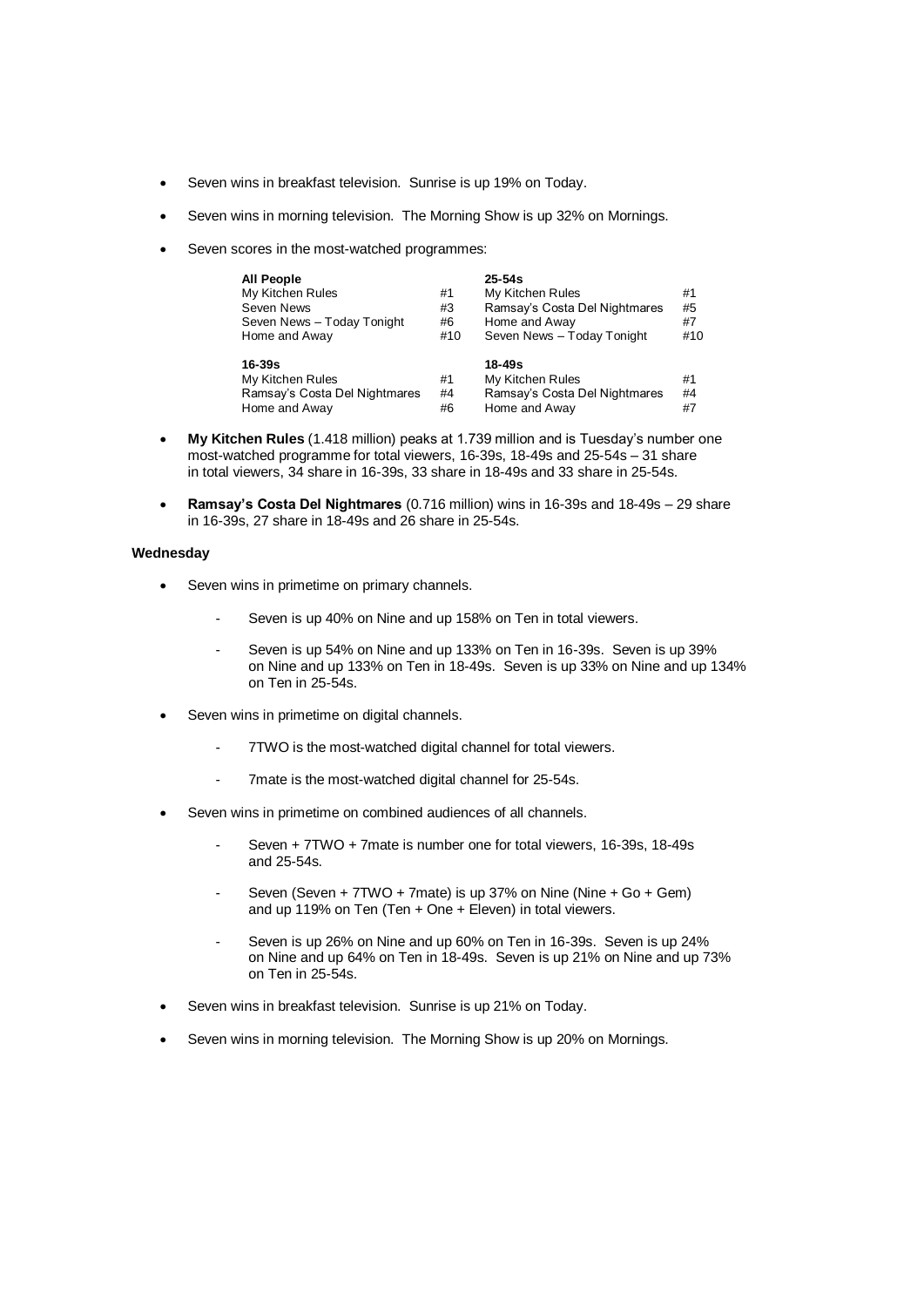Seven scores in the most-watched programmes:

| <b>All People</b>          |     | $25 - 54s$            |    |
|----------------------------|-----|-----------------------|----|
| My Kitchen Rules           | #1  | My Kitchen Rules      | #1 |
| Seven News                 | #4  | <b>Criminal Minds</b> | #3 |
| Seven News - Today Tonight | #5  | Home and Away         | #7 |
| <b>Criminal Minds</b>      | #7  | <b>Criminal Minds</b> | #9 |
| Home and Away              | #10 |                       |    |
| 16-39s                     |     | 18-49s                |    |
| My Kitchen Rules           | #1  | My Kitchen Rules      | #1 |
| <b>Criminal Minds</b>      | #2  | <b>Criminal Minds</b> | #2 |
| Home and Away              | #4  | Home and Away         | #4 |
| <b>Criminal Minds</b>      | #7  | <b>Criminal Minds</b> | #9 |

- **Home and Away** (0.775 million) wins in 16-39s and 18-49s.
- **My Kitchen Rules** (1.384 million) peaks at 1.761 million and is Wednesday's number one most-watched programme for total viewers, 16-39s, 18-49s and 25-54s – 31 share in total viewers, 37 share in 16-39s, 35 share in 18-49s and 34 share in 25-54s.
- **Criminal Minds** (0.854 million) wins in total viewers, 16-39s, 18-49s and 25-54s 26 share in 16-39s, 26 share in 18-49s and 26 share in 25-54s.

## **Thursday**

- Seven wins in breakfast television. Sunrise is up 20% on Today.
- Seven wins in morning television. The Morning Show is up 39% on Mornings.
- Seven scores across primetime.
	- Home and Away, Australia: The Story Of Us and Downton Abbey win their timeslots.
- Seven wins at 5:30pm with Million Dollar Minute.
- Seven wins in primetime on digital channels.
	- 7TWO is the most-watched digital channel for total viewers.

## **Friday**

- Seven wins in primetime on primary channels.
	- Seven is number 1 for total viewers, 16-39s, 18-49s and 25-54s.
	- Seven is up 15% on Nine and up 116% on Ten in total viewers.
	- Seven is up 13% on Nine and up 122% on Ten in 16-39s. Seven is up 16% on Nine and up 89% on Ten in 18-49s. Seven is up 15% on Nine and up 78% on Ten in 25-54s.
- Seven wins in primetime on digital channels.
	- 7TWO is the most-watched digital channel for total viewers.
	- 7mate is the most-watched digital channel for 16-39s, 18-49s and 25-54s.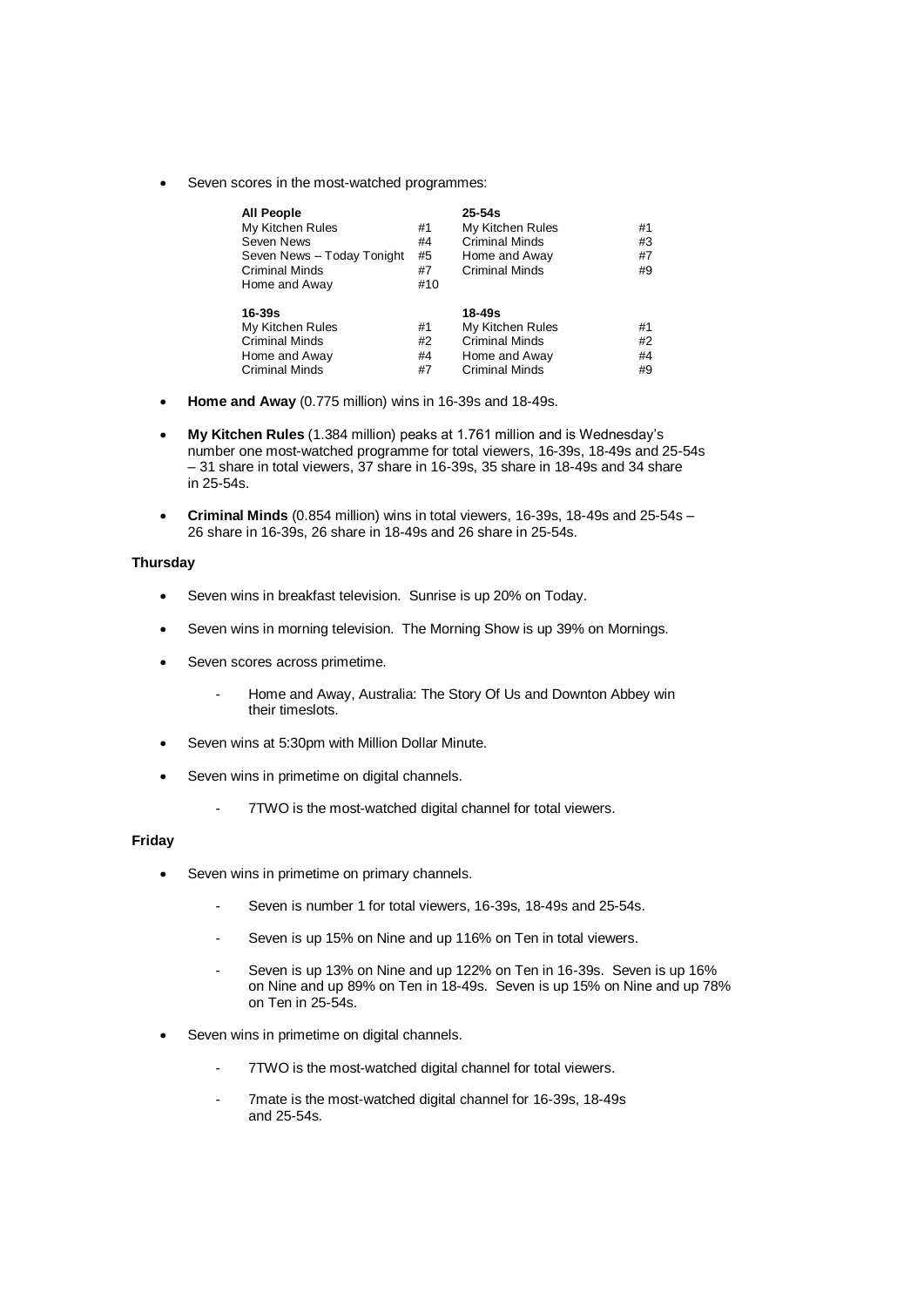- Seven wins in primetime on combined audiences.
	- Seven + 7TWO + 7mate is number one for total viewers, 16-39s, 18-49s and 25-54s on the combined audiences of all channels.
	- Seven (Seven + 7TWO + 7mate) is up 23% on Nine (Nine + Go + Gem) and up 115% on Ten (Ten + One + Eleven).
	- Seven is up 12% on Nine and up 95% on Ten in 16-39s. Seven is up 16% on Nine and up 75% on Ten in 18-49s. Seven is up 17% on Nine and up 69% on Ten in 25-54s.
- Seven wins in breakfast television. Sunrise leads Today.
- Seven wins in morning television. The Morning Show is up 18% on Mornings.
- Seven scores in the most-watched programmes:

| <b>All People</b><br>Seven News<br>Seven News - Today Tonight<br>Better Homes and Gardens | #3<br>#5<br>#8  | $25 - 54s$<br><b>Better Homes and Gardens</b><br>Seven News - Today Tonight<br>Seven News | #7<br>#8<br>#10 |
|-------------------------------------------------------------------------------------------|-----------------|-------------------------------------------------------------------------------------------|-----------------|
| $16 - 39s$<br>Better Homes and Gardens<br>Seven News - Today Tonight<br>Seven News        | #3<br>#4<br>#10 | 18-49s<br>Better Homes and Gardens<br>Seven News - Today Tonight<br>Seven News            | #7<br>#7<br>#10 |

 **AFL on Seven: Friday Night Football** dominates in total viewers, 16-39s, 18-49s and 25-54s across its primetime broadcast markets on Seven – 29 share in total viewers, 31 share in 16-39s, 32 share in 18-49s and 31 share in 25-54s.

## **Saturday**

- Seven wins in news.
- Seven wins in primetime on primary channels.
	- Seven is number 1 for total viewers, 16-39s, 18-49s and 25-54s.
	- Seven is up 47% on Nine and up 125% on Ten in total viewers.
	- Seven is up 20% on Nine and up 122% on Ten in 16-39s. Seven is up 26% on Nine and up 119% on Ten in 18-49s. Seven is up 19% on Nine and up 92% on Ten in 25-54s.
- Seven wins in primetime on digital channels.
	- 7mate is the most-watched digital channel for total viewers, 18-49s and 25-54s.
- Seven wins in primetime on combined audiences.
	- Seven + 7TWO + 7mate is number one for total viewers on the combined audiences of all channels.
	- Seven (Seven + 7TWO + 7mate) is up 22% on Nine (Nine + Go + Gem) and up 98% on Ten (Ten + One + Eleven) in total viewers.
	- Seven is up 13% on Nine and up 81% on Ten in 16-39s. Seven is up 16% on Nine and up 79% on Ten in 18-49s. Seven is up 12% on Nine and up 61% on Ten in 25-54s.